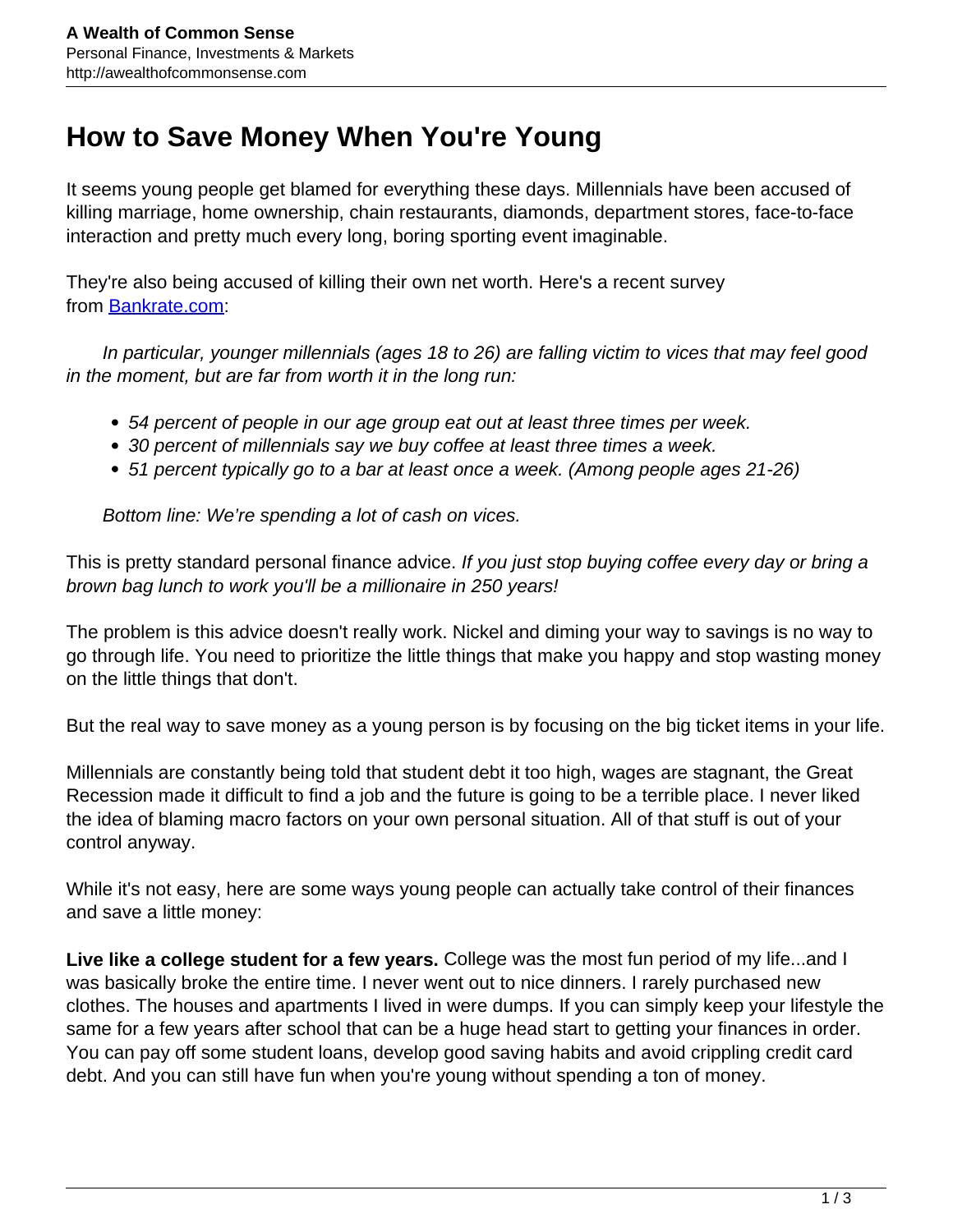**Skip the starter home.** Buying a house is a [huge commitment](http://awealthofcommonsense.com/2016/11/is-a-starter-home-one-of-the-worst-purchases-you-can-make/), requires a lot of work and a consumes a large part of your budget. There's no reason to rush into buying a house when you're young just because it seems like the logical next step. There's nothing wrong with renting for a few years until you're ready financially to buy a home. Another easy way to save money in the housing department is to live with roommates. Whether you buy or rent, housing will likely be your biggest line item every month. Splitting that cost is a simple solution to save more.

**Skip the new car.** A new car is a depreciating asset. It falls in value by something like 20-30% in the first year. If you can't save money, you have no business buying a new vehicle.

**Focus on your fixed costs.** I've never been a huge fan of budgeting. I like the idea of understanding what your fixed costs are going to be every month and spending the rest (and yes, saving is a fixed cost). The [50/30/20 rule](http://awealthofcommonsense.com/2017/02/where-you-live-the-503020-rule/) isn't a bad place to start. You can also save money by understanding which periodic payments you're making -- gym memberships, Netflix, Apple Music, cable, Internet, phone service -- that are worth it and which ones you don't utilize enough.

**Automate.** The problem with the latte factor is we all have a limited amount of discipline. Decision fatigue will eventually catch up with you if you're constantly trying to skimp and save on every minor spending choice. Automate your bills. Automate your savings. Automate your credit card payments. Then spend whatever is leftover. This allows you to avoid late fees and overdraft charges as well.

**Make more money.** The best way to save more money is to make more money. That can be difficult when you're first starting out in the working world but here are a few suggestions:

(1) Become indispensable to your employer. And once they realize they can't function without you, that's when you negotiate a higher salary. People hate having that conversation but eventually, you'll make more money if you're worth it.

(2) Invest in yourself. Unless you have superior connections in the working world you absolutely have to be in the mindset of continuous self-improvement. That means reading, getting designations/certifications, taking classes, going to conferences, taking people out to coffee, etc. Your education isn't done when you get out of college, it's really just beginning.

**Understand yourself.** No two people have the same exact situation. You have to figure out what works for you. But delayed gratification is almost always painful. Have fun when you're young but develop good financial habits and your future self will thank you.

Further Reading: [Some Things I Wish I Would Have Learned in College](http://awealthofcommonsense.com/2017/03/some-things-i-wish-i-would-have-learned-in-college/)

Now here's what I've been reading this week: